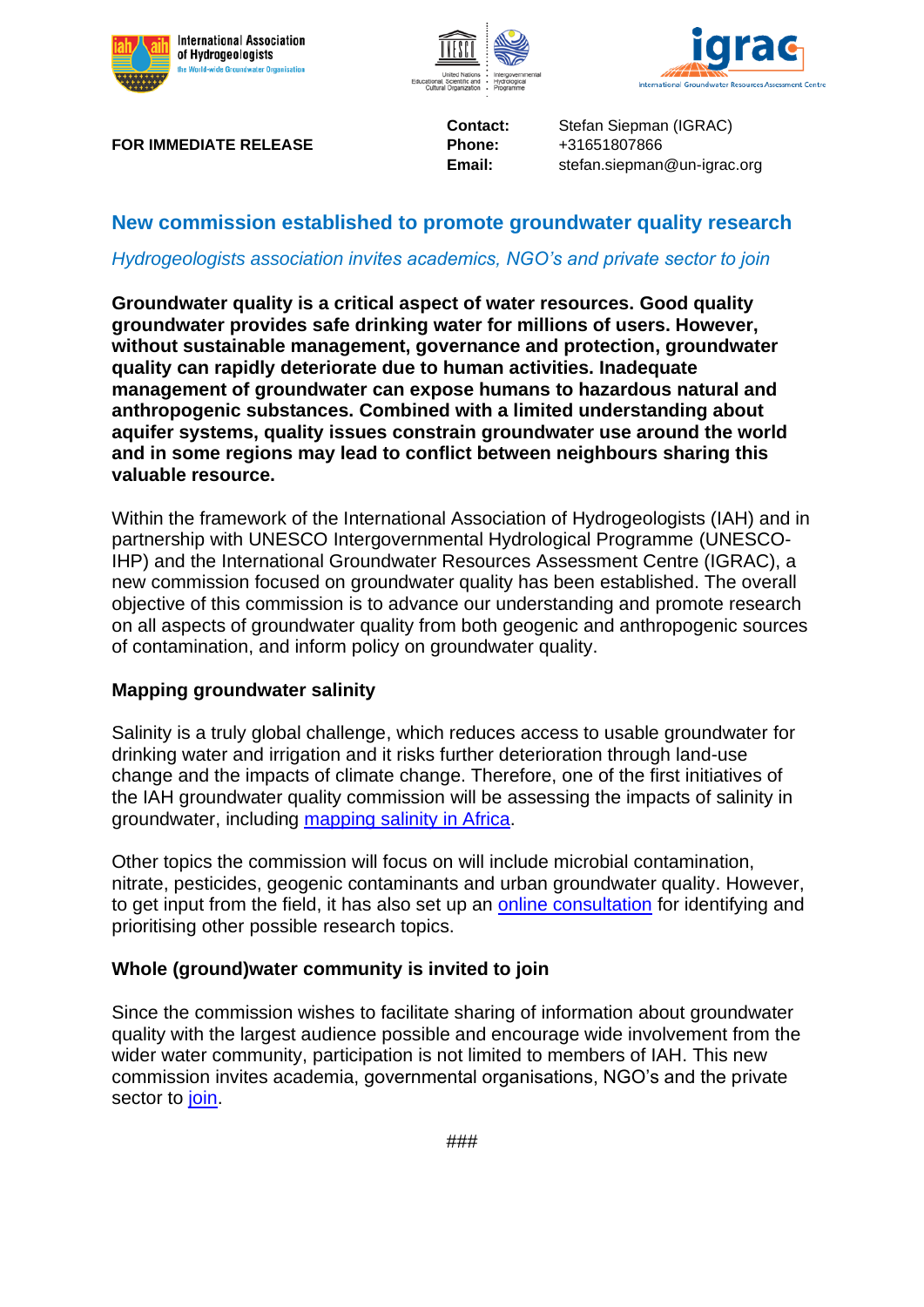### **NOTES FOR EDITORS**

#### **Relevant links**

- Website: <https://gwquality.iah.org/>
- Commission activities: <https://gwquality.iah.org/partners-and-projects>
- Salinity mapping: https://gwquality.jah.org/partners-and-projects/gw-salinity-map-of[africa](https://gwquality.iah.org/partners-and-projects/gw-salinity-map-of-africa)
- Registration commission: [https://docs.google.com/forms/d/e/1FAIpQLSfq296M3n3NvCfV23DH7s2LkT7QgDjp](https://docs.google.com/forms/d/e/1FAIpQLSfq296M3n3NvCfV23DH7s2LkT7QgDjpKzqvMGwtGVNDwywQFA/viewform) [KzqvMGwtGVNDwywQFA/viewform](https://docs.google.com/forms/d/e/1FAIpQLSfq296M3n3NvCfV23DH7s2LkT7QgDjpKzqvMGwtGVNDwywQFA/viewform)
- Online consultation: [https://gwquality.iah.org/partners-and-projects/gw-salinity-map-of](https://gwquality.iah.org/partners-and-projects/gw-salinity-map-of-africa)[africa](https://gwquality.iah.org/partners-and-projects/gw-salinity-map-of-africa)
- Registration for contribution salinity mapping Africa:
	- o English: [https://forms.office.com/Pages/ResponsePage.aspx?id=Yo1Utdb-](https://forms.office.com/Pages/ResponsePage.aspx?id=Yo1Utdb-TEePX3No-35SvD7rcc-iFatMgiyzE1JuxPRURVdWWDZRME1aOFpIOUJDMFlVN1hYTDk0RC4u)[TEePX3No-35SvD7rcc](https://forms.office.com/Pages/ResponsePage.aspx?id=Yo1Utdb-TEePX3No-35SvD7rcc-iFatMgiyzE1JuxPRURVdWWDZRME1aOFpIOUJDMFlVN1hYTDk0RC4u)[iFatMgiyzE1JuxPRURVdWWDZRME1aOFpIOUJDMFlVN1hYTDk0RC4u](https://forms.office.com/Pages/ResponsePage.aspx?id=Yo1Utdb-TEePX3No-35SvD7rcc-iFatMgiyzE1JuxPRURVdWWDZRME1aOFpIOUJDMFlVN1hYTDk0RC4u)
	- o French: [https://forms.office.com/Pages/ResponsePage.aspx?id=Yo1Utdb-TEePX3No-](https://forms.office.com/Pages/ResponsePage.aspx?id=Yo1Utdb-TEePX3No-35SvD7rcc-iFatMgiyzE1JuxPRUMllIN0xSVkhWVUlCV0FRTFlKVzBQTFMyMC4u)[35SvD7rcc-iFatMgiyzE1JuxPRUMllIN0xSVkhWVUlCV0FRTFlKVzBQTFMyMC4u](https://forms.office.com/Pages/ResponsePage.aspx?id=Yo1Utdb-TEePX3No-35SvD7rcc-iFatMgiyzE1JuxPRUMllIN0xSVkhWVUlCV0FRTFlKVzBQTFMyMC4u)

### *[IAH](https://iah.org/about) – International Association of Hydrogeologists*

The International Association of Hydrogeologists (IAH/AIH) is a scientific and educational charitable



organisation for scientists, engineers, water managers and other professionals working in the fields of groundwater resource planning, management and protection. Founded in 1956, it has grown to a worldwide membership of nearly 4500 individuals from more than 130 countries.

Our mission is to further the understanding, wise use and protection of groundwater resources throughout the world. IAH is the leading international society for the science and practice of hydrogeology and is a globally recognised information source and facilitator for the transfer of groundwater knowledge. We endeavour to raise awareness of groundwater issues and work with national and international agencies to promote the wise use of groundwater to ensure ready access to safe drinking water. IAH also promotes the protection of aquifers against pollution, the improvement of aquifer storage, and proper management of groundwater resources to assure the sustainability of groundwater-dependent ecosystems. IAH is truly a world-wide association, its efforts being made through its many National Chapters (groups), Scientific/Topic based Commissions and Networks; its international team of Council members, and its UK based Secretariat. We are striving to increase our numbers and world-wide activities to continue to be effective advocates for the prudent development, use, and protection of this natural resource, and to be a more powerful and effective international voice with wider reach in all aspects of our work.

#### *[UNESCO-IHP](https://en.unesco.org/themes/water-security/hydrology) – UNESCO Intergovernmental Hydrological Programme*



The UNESCO-IHP is the only intergovernmental programme of the United Nations system devoted to water research and management, and related education and capacity development. The IHP started out in 1975 as an internationally coordinated hydrological research programme. Since then, it has evolved to facilitate an interdisciplinary and integrated approach to watershed and

aquifer management, incorporating the social dimension of water, and supports international cooperation in hydrological and freshwater sciences and at the interface with policy-makers, and reinforces institutional and individual capacities. The main objective of IHP's current, eighth phase (IHP-VIII 2014-2021) is to put science into action required for water security. The IHP stimulates and encourages hydrological research and assists Member States in research and training activities. Its eighth phase focuses on six thematic areas: water-related disasters and hydrological changes; groundwater in a changing environment; addressing water scarcity and quality; water and human settlements of the future; ecohydrology, engineering harmony for a sustainable world; and water education, key to water security. By bringing innovative, multidisciplinary and environmentally sound methods and tools into play, while fostering and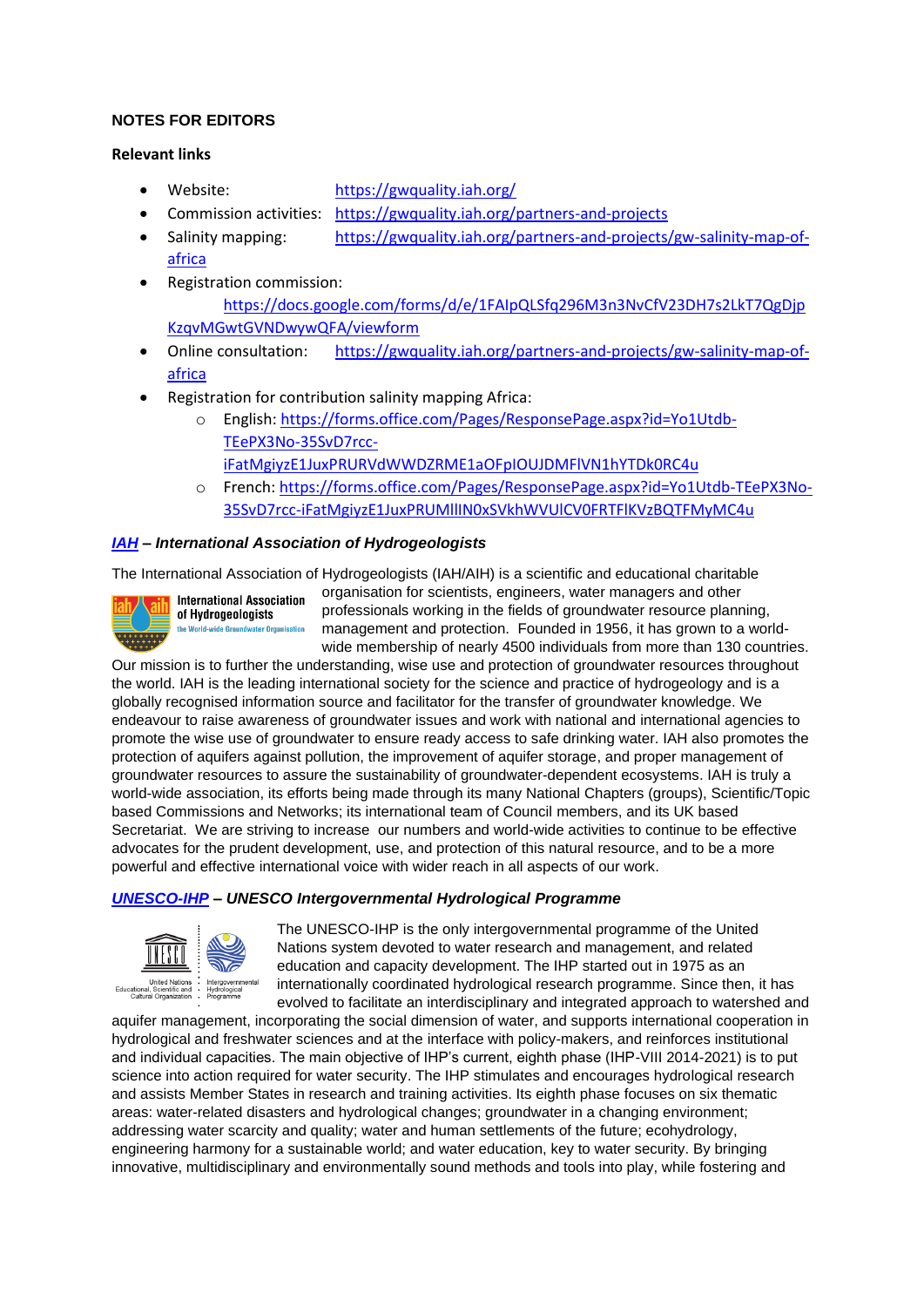capitalizing on advances in water sciences, IHP acts at the science-policy nexus to help meeting today's global water challenges.

*[IGRAC](https://www.un-igrac.org/who-we-are)* – International Groundwater Resources Assessment Centre



IGRAC is the UNESCO Global Groundwater Centre, it also works under the auspices of WMO, it is a corporate IAH partner and it is financially supported by the Government of the Netherlands. Our office is located in Delft, the Netherlands, and we are happy to be in-house partner of the IHE

Delft Institute for Water Education. IGRAC facilitates and promotes international sharing of information and knowledge required for sustainable groundwater resources development and management worldwide. Since 2003, IGRAC provides an independent content and process support, focusing particularly on transboundary aquifer assessment and groundwater monitoring. IGRAC's mission is to contribute to worldwide availability of relevant information and knowledge on the groundwater resources of the world, with particular emphasis on developing countries, in order to support sustainable utilisation and management of the groundwater resources, to promote the role of groundwater in integrated water resources planning and elucidate the impact of groundwater on the ecosystems of the Earth. Under the general objective of "promoting sustainable groundwater resources utilisation and management by means of global exchange of knowledge", IGRAC maintains the Global Groundwater Information System (GGIS), conducts groundwater assessments at transboundary and global level, assists in better monitoring of state of groundwater resources, and supports informed knowledge management and governance.

#### **Images**

Both images are related to salinity. Location: Salar de Uyuni. Photographer: Stefan Siepman (IGRAC). Without copyright, full creative commons.